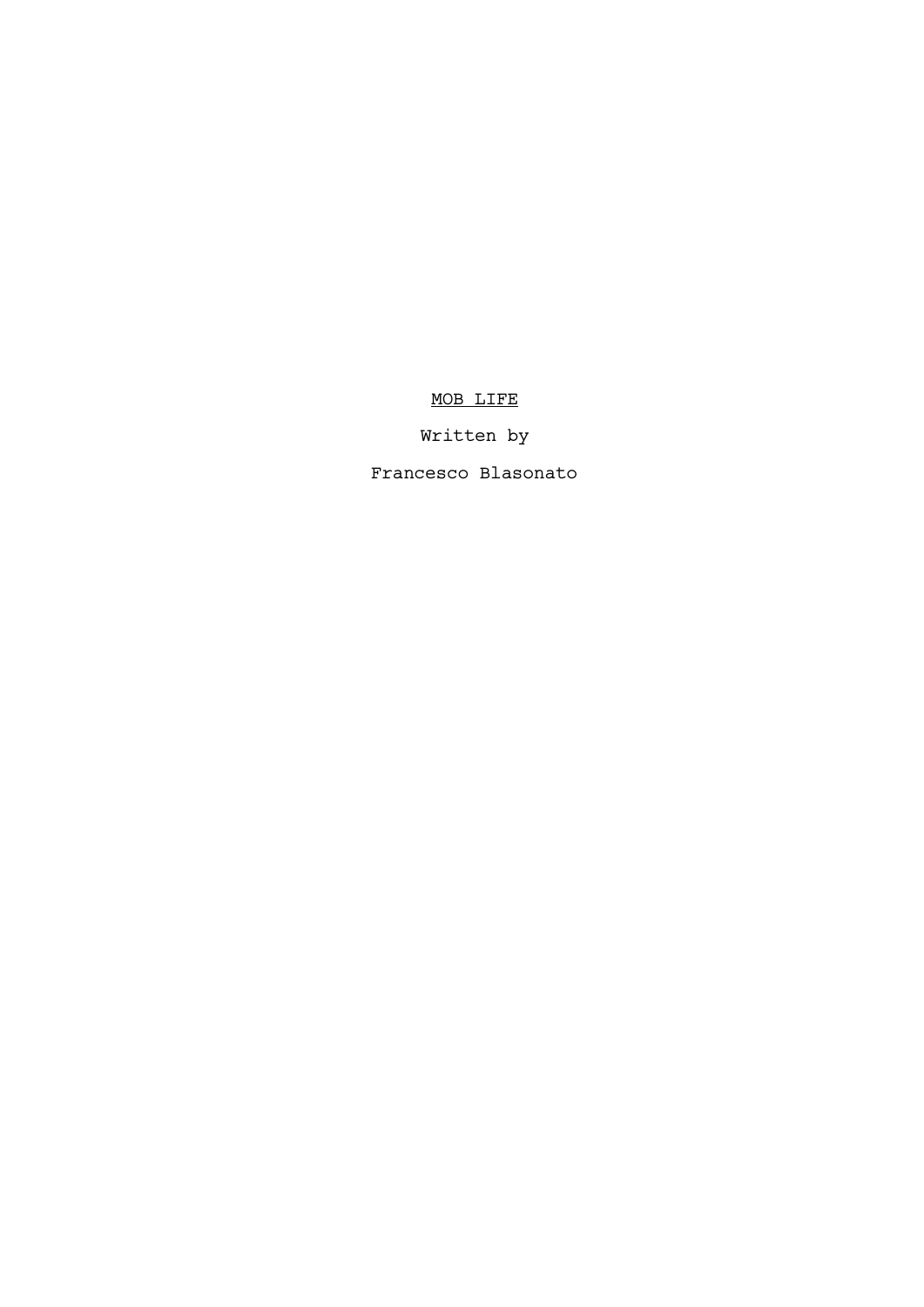OVER BLACK.

MALE VOICE (O.S.) So tell me about these so called sit downs.

INT. INTERREGATION ROOM - NIGHT

The room is dimly lit.

VINNY FANTASIA, 33, sits on a cold metal chair staring back at the camera.

> VINNY (chuckling) The classic sit down. Integral part of mob life. The solution to all problems.

MALE VOICE (O.S.) What kind of problems?

VINNY Take your pick.

INT. BEDROOM - NIGHT

A GUY and GAL going at it hard on the bed.

VINNY (V.O.) Guy from another crew bangs your wife...

INT. SUAVE OFFICE ROOM - NIGHT

The guy we saw before is now seated, clutching at his fedora anxiously. He's surrounded by mafia heads.

> VINNY (V.O.) ...You have a sit down.

INT. BASKETBALL COURT - NIGHT

A rookie NBA PLAYER dribbles at lightening speed down the court.

> VINNE (V.O.) That young rookie you just blackmailed into throwing games...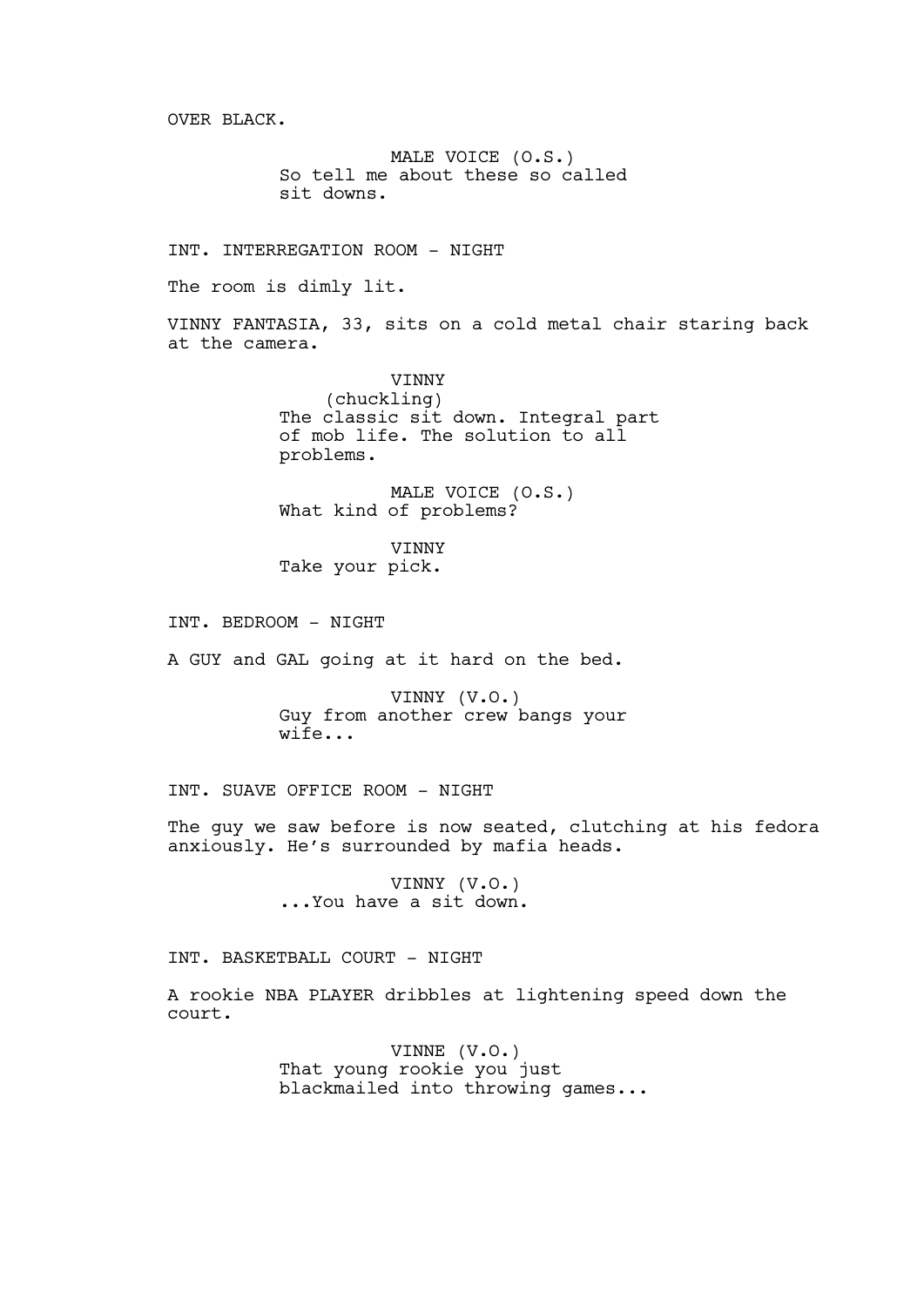The player skips past one, pivots, leans back and shoots a three pointer. The crowd ERUPT.

> VINNY (V.O.) ...He ain't doing it no more. You have a sit down.

INT. INTERREGATION ROOM - NIGHT

Vinny is still staring dead at the camera. He's serious about this next one.

> **VINNY** Some guy steals your cannoli...you better believe there's gonna be a fucking sit down.

MALE VOICE Any violence ever occur at these sit downs?

Vinny smirks.

VINNY Over cannoli?

INT. OFFICE ROOM - NIGHT

We see through the one sided glass into the interregation room. We get the feeling someone is watching.

INT. INTERREGATION ROOM - CONTINUOUS

We get our first look at EDGAR BELTRAZ, 46. He's dressed in a suit. Sharp. Confident.

> EDGAR Mr. Fantasia--

> > VINNY

Vinny.

EDGAR Vinny. I'm your lawyer and you're under investigation for the attempted murder of a one Sonny Damato - the man who you say allegedly killed your wife - a very serious offence in the eyes of the court. I suggest you start taking this seriously.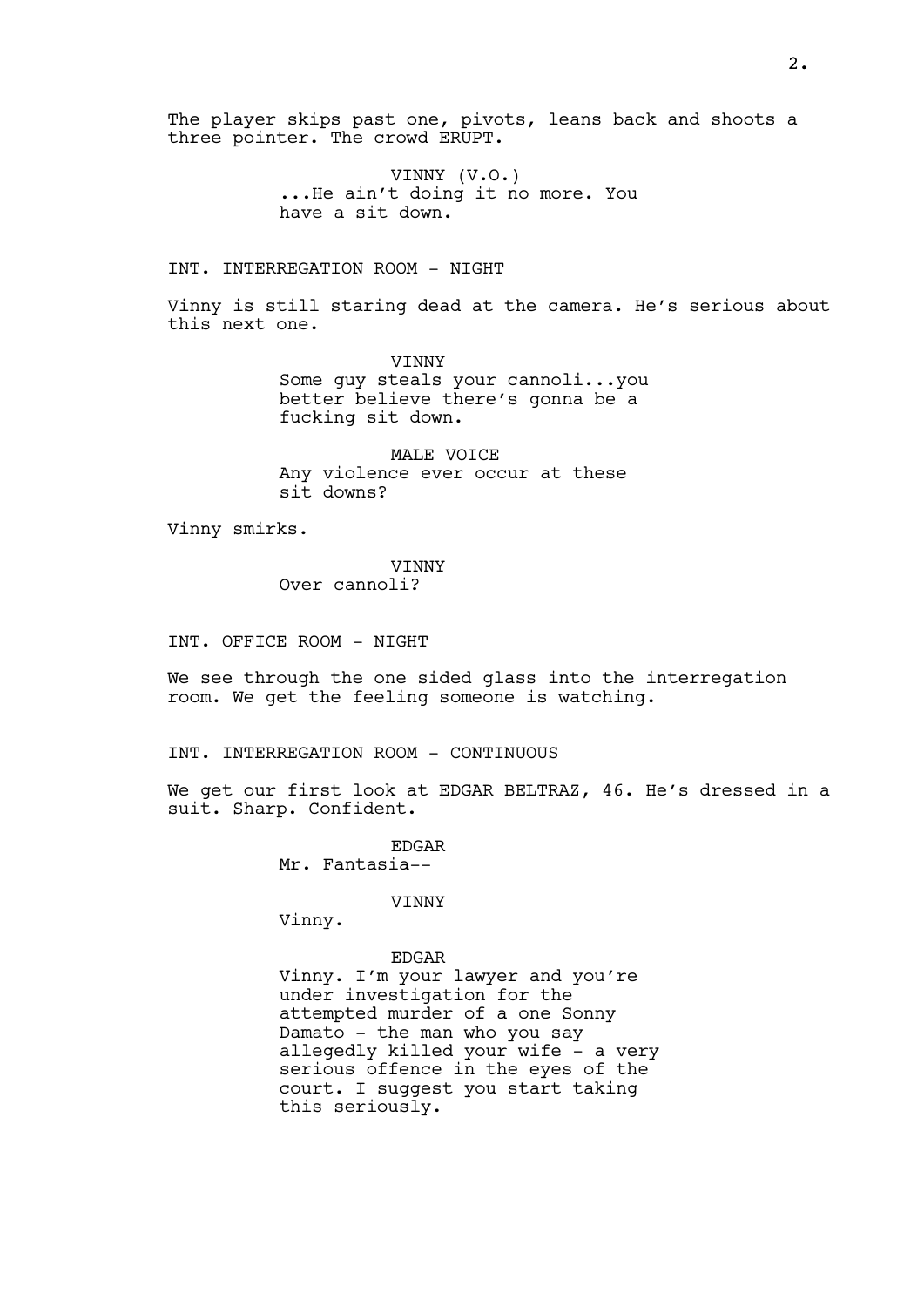Vinny takes a moment to process what has been said.

**VINNY** Your name. What's your name?

EDGAR

Edgar Beltraz.

# **VINNY**

Let me tell you something about mob life Edgar. We don't fear death. When we take that oath, we swear to live by the gun and die by the gun.

EDGAR

Answer the question. Was there any violence at these sit downs?

VINNY What? You wanna hear me say it?

EDGAR

Mr. Fantasia--

VINNY

Vinny--

### EDGAR

If I'm going to represent you on that stand then I need to know the whole truth.

VINNY

I'm in the mob. Violence was a daily. Checking over your shoulder, every day, every fucking two seconds. But hey, that's the life I signed up for. Violence, cannoli and broads. At least it meant something. To die in that life means something. (beat) What'd you sign up for?...a suit, cup of coffee, and a bunch of legal documents.

Silence. Edgar stares back blankly at Vinnie.

INT. OFFICE ROOM - CONTINUOUS

We're looking through the glass again into the interregation room.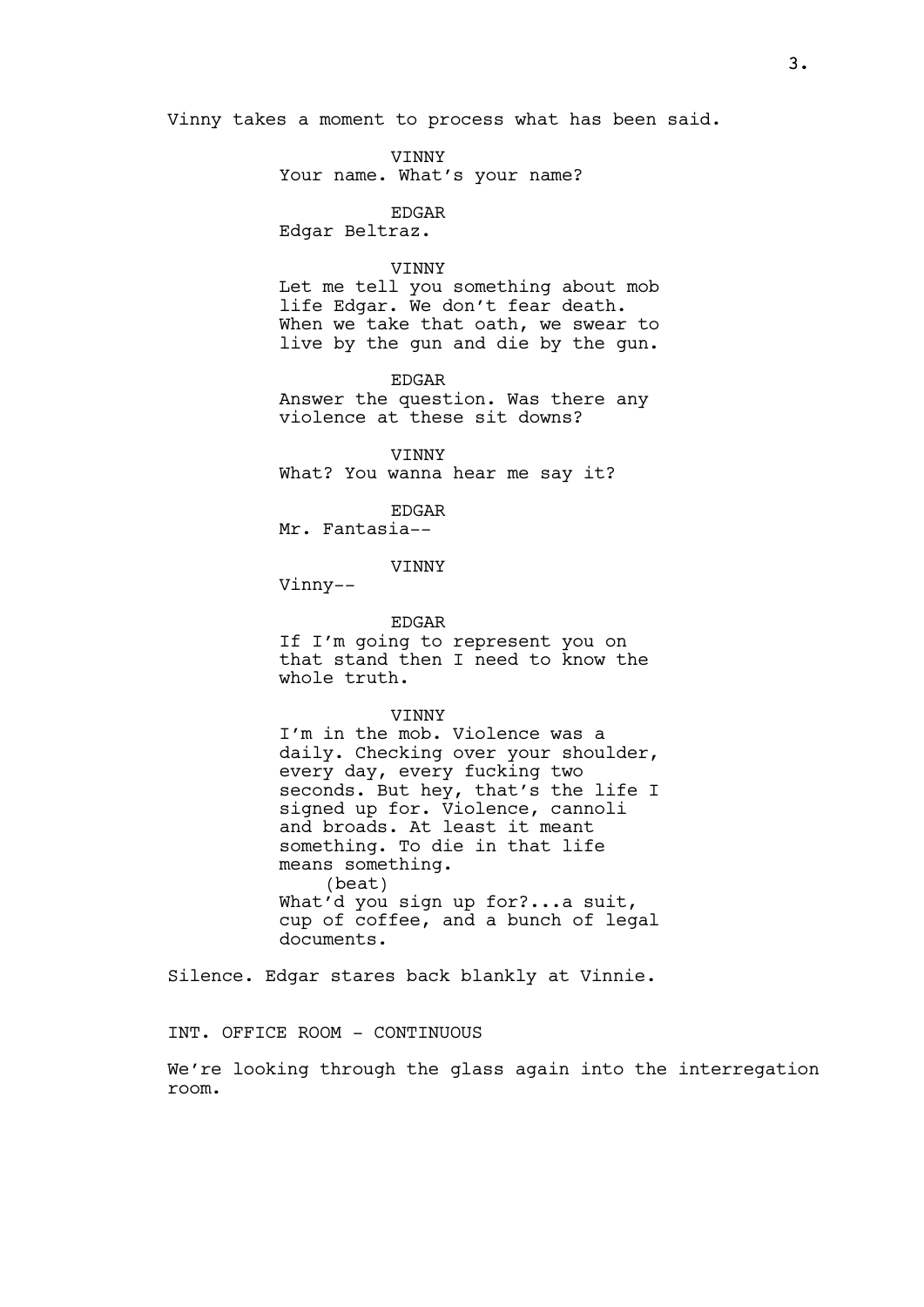INT. INTERREGATION ROOM - CONTINUOUS

Edgar realises he's not getting anywhere.

# EDGAR How'd it happen?

EXT. COPACABANA NIGHTCLUB - NIGHT - 5 YEARS AGO

The words "Copacabana" dazzle in the night sky, brightly lit by a neon sign.

INT. COPACABANA NIGHTCLUB, STAGE - NIGHT

DANNY THOMAS, 40's, the entertainment for the night, stands on stage attempting to make the crowd laugh.

DANNY

As an airplane is about to crash, a female passenger jumps up frantically and announces. If I'm going to die, I want to die feeling like a woman. She removes all her clothing and asks, is there anyone man enough to make me feel like a woman? A man stands up, removes his shirt and says, here, iron this!

BA-DUM-DUM-CHING. The crowd ERUPT in laughter.

DANNY (CONT'D) What'd you tell a woman with two black eyes...nothing she's already been told twice.

BA-DUM-DUM-CHING. The crowd continue in HYSTERICS.

DANNY (CONT'D) A lesbian went into a pharmacy and said I heard there's a new drug that cures depression. The man behind the counter smiled, nodded and said Trycoxagain! I can help with that.

BA-DUM-DUM-CHING. The crowd get LOUDER AND ERRUPT IN APPLAUSE.

INT. COPACABANA CLUB, TABLES - CONTINUOUS Vinny, JOEY and SAL are seated at a table.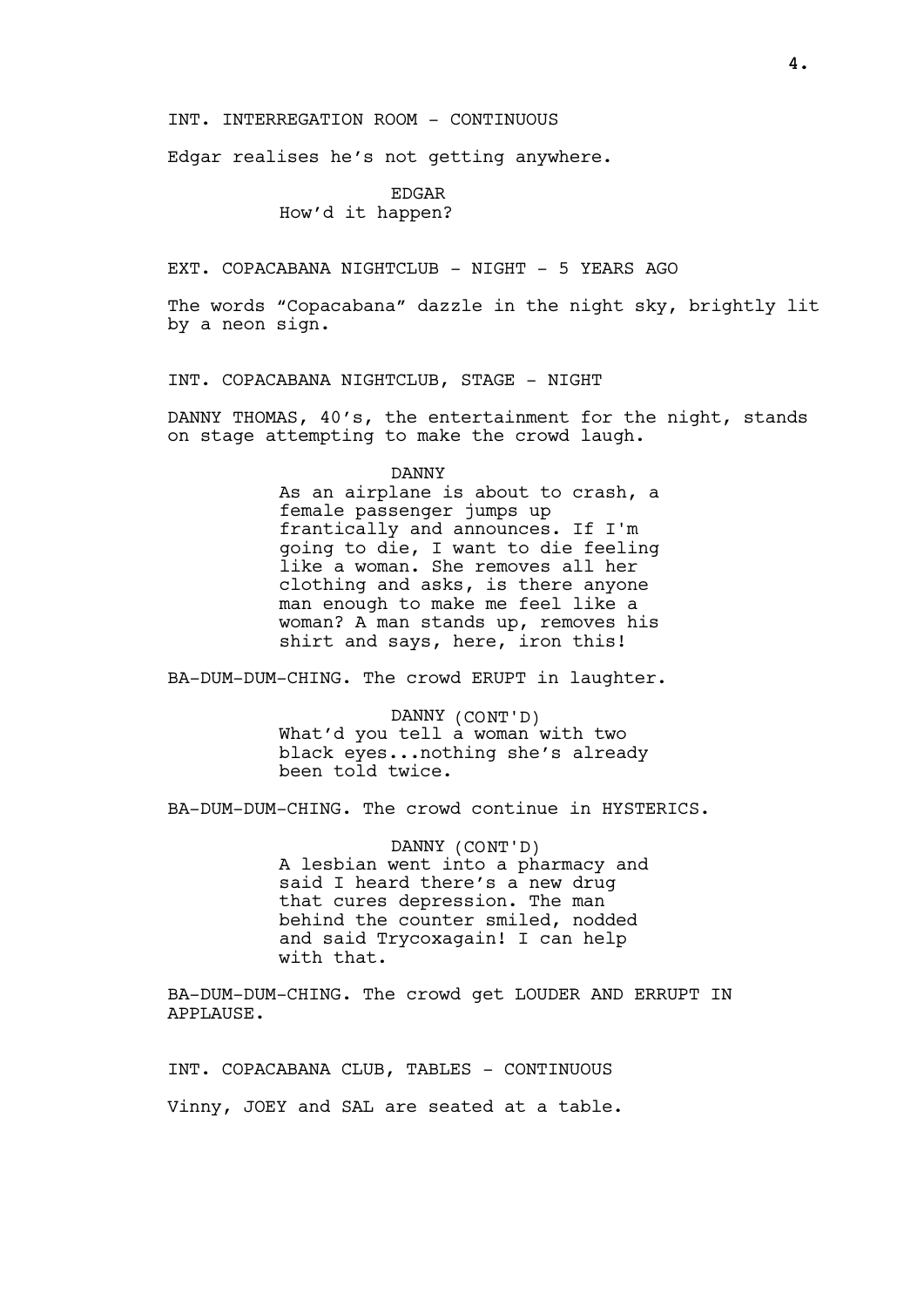With them, discussing the entertainment are two beautiful blondes - CHERRIE AND TERESA (20's). Vinny's wife BLANCH, sits beside him.

> TERESA Honestly I don't know how women can watch him. I can do other things beside iron you know.

Teresa cuddles up to her date, Joey.

JOEY

I know honey. Just a bit of fun and all.

**VINNY** 

You know Teresa. A lot of people find him funny. Plus I don't think he'd be saying this stuff if there wasn't some truth to it.

BLANCH

So you think women should just stick to housework and cooking? Is that it?

VINNY Now honey. Don't be putting words in my mouth. You know that's not what I said.

BLANCH You said he wouldn't be saying any of this if it weren't true.

Vinny is starting to get upset.

VINNY Just watch your mouth. There's a lota people here. They might get the wrong impression.

BLANCH

Fuck you!

Blanch gets up and storms out of the club.

VINNY (V.O.) I fucked up. I shouldn't of let her leave that night.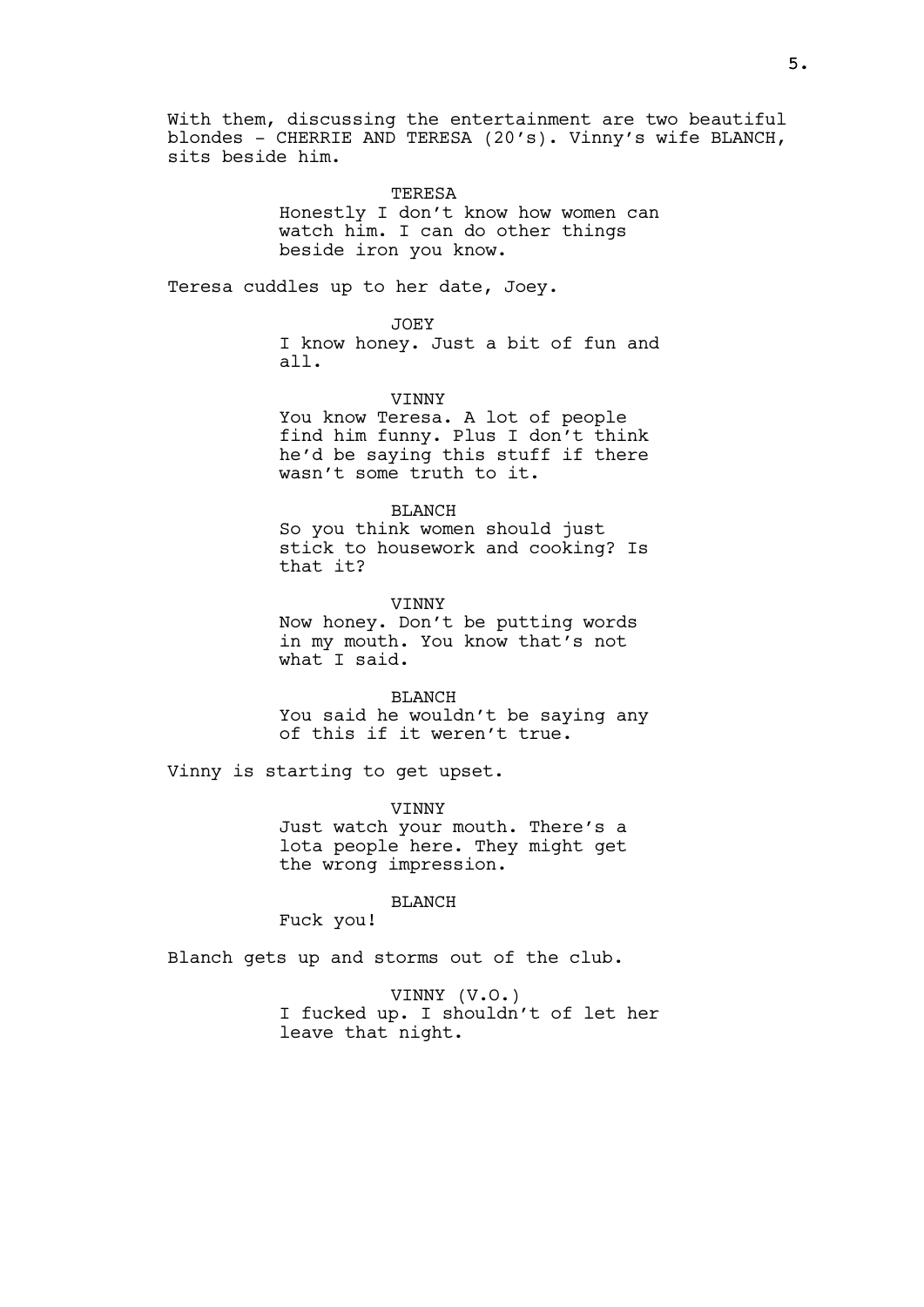### EXT. LA STREETS - NIGHT

Blanch is walking down an empty LA street late at night.

A MAN is sitting on a bench, pretending to read a newspaper. As Blanch walks past him, he puts down the newspaper and begins following her.

INT. COPACABANA CLUB - CONTINUOUS

Vinny, Joey, Sal and the blondes dancing, laughing and having a good time.

INT. BLANCH'S BEDROOM - CONTINUOUS

The lights are off. Moonlight pours through the open windows.

Blanch is getting dressed for bed when...behind her, a man with a ski mask emerges.

He grabs her from behind and covers her mouth. Blanch STRUGGLES and manages to BACKHEEL him in the nuts breaking free.

The man FALLS to the ground, then quickly gets up.

Blanch grabs the lamp and swings wildly at the man's head.

He grabs her arm, pulls out a knife with the other and SLITS her throat.

Blanch DROPS and lies in a pool of her own blood.

EDGAR (V.O.) Do you regret it?

INT. INTERREGATION ROOM - PRESENT DAY

Edgar stares across the table at Vinny.

VINNY She was my wife. What do you think?

Silence.

Vinny's hand starts to shake lightly. Edgar notices.

EDGAR

You okay?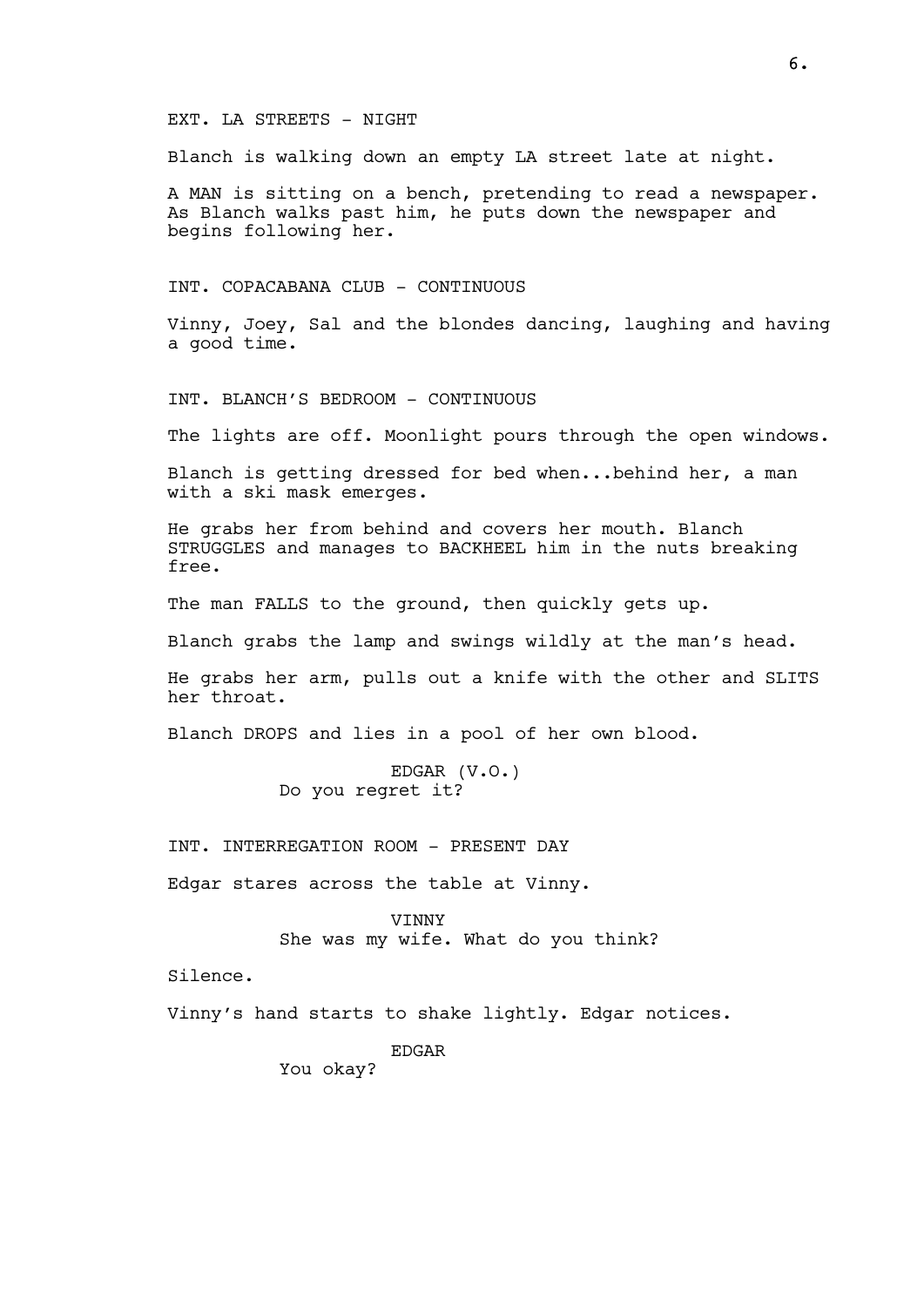**VINNY** Yeah, just light headed. Can I have some water?

Edgar pours Vinny a glass and places it on the table in front of him.

> EDGAR This man that killed your wife. You ever get a look at him?

Vinny thinks for a moment.

VINNY

No.

EDGAR So how'd you know who to kill?

The tremors on Vinny's hand slowly start to get worse. Vinny takes a sip of the water.

> VINNY The guys in my crew. They got coppers on their payroll. They did a search.

Vinny is starting to sweat now.

Edgar gets up and slowly turns the fader for the lights up, making the room slightly brighter, then sits back down again.

Vinny winces at the increase in brightness.

EDGAR The tremors are only gonna get worse you know that?

Vinny surprised takes a moment.

VINNY What are you talking about?

EDGAR Your medication. You haven't been on it in a while. The tremors are withdrawals.

VINNY (angry) What are you drugging me to try get the truth?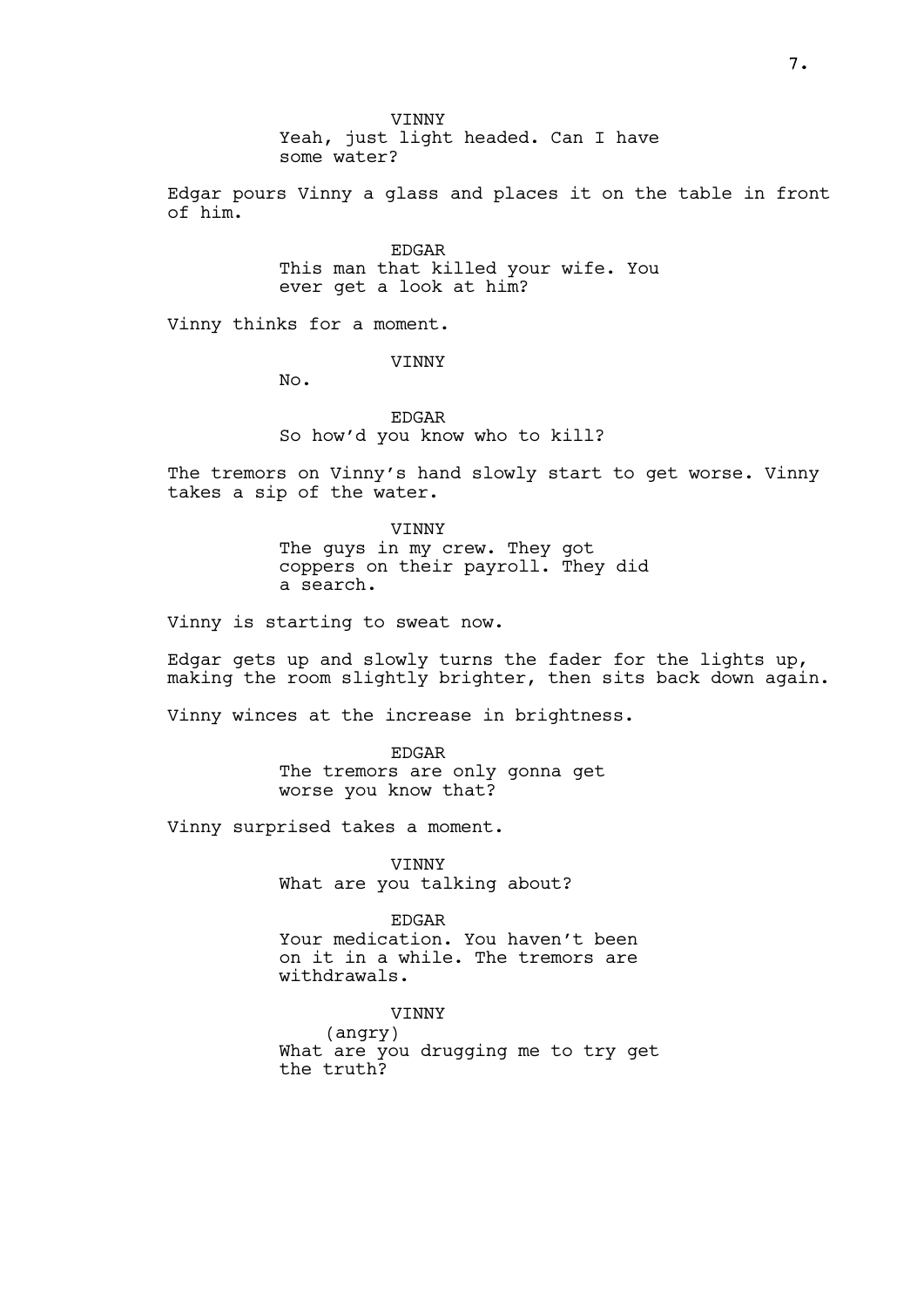# EDGAR How's the hallucinations?

Vinny starts to hear VOICES in his head. He looks to his right to see...

His wife Blanche, a hallucination. Vinny tries to shake it off.

## INT. OFFICE ROOM - CONTINUOUS

This time we see a MAN with his back to us watching everything through the one sided glass. He decides it's time to do something.

INT. INTERREGATION ROOM - CONTINUOUS

GEORGE MENDEZ, 54, enters the room and turns the brightness on the lights all the way up, then walks over to Edgar.

Edgar and Vinny are still seated.

GEORGE How's everything going?

EDGAR The medication's starting to wear off. Tremors and hallucinations are

finally starting to come back.

VINNY What the fucks going on?

GEORGE How long has he been off his medication.

EDGAR

A week now.

Vinny holds his head and has more water.

VINNY

What do you mean a week. You've only been holding me for 24 hours.

GEORGE We haven't been holding you for 24 hours. We've been holding you for five years.

(MORE)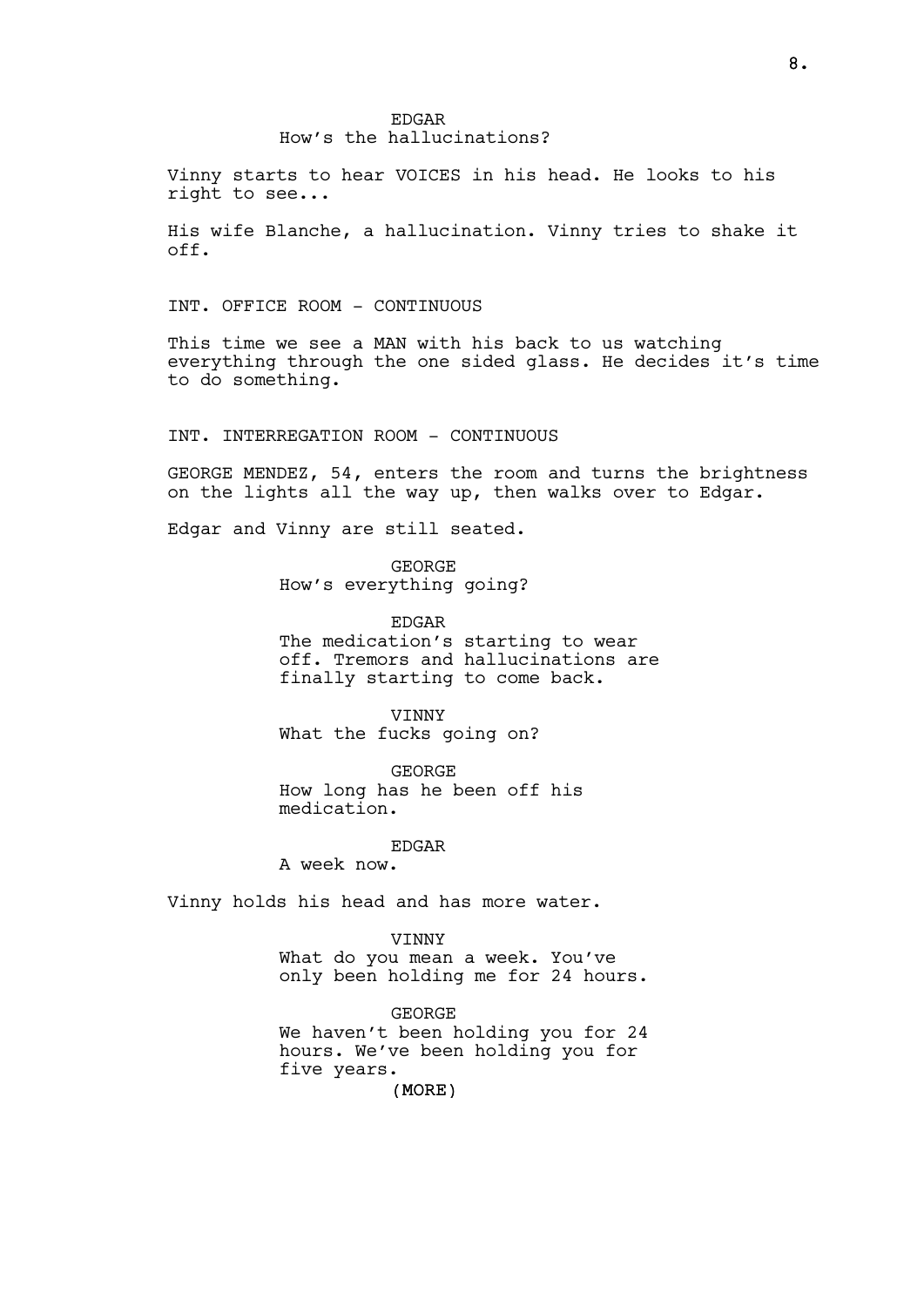GEORGE (CONT'D) For the last five years you've been a patient of this institution - Resnick - a mental institution for the criminally insane.

VINNY You're talking bullshit. (pointing to edgar) His my lawyer Edgar.

GEORGE No, his your doctor, and his name is David Fredrickson.

VINNY You really think you're gonna pull one over me. I'm in the mob. I could have you--

GEORGE No. You were in the mob.

George looks at David and gestures toward the door. David gets up and opens the door. In enters Joey and Sal, his mob friends. Vinny stands up in shock.

> VINNY (shocked) Joey, Sal! You guys okay. What'd they do to you. Don't tell em anything.

GEORGE These are the guards. That night you described. The night your wife was murdered - You made it up. You concocted this story to make yourself feel better.

Vinny is sweating profusely and starting to go into shock.

GEORGE (CONT'D) This may help.

George hands over documents to Vinny.

Vinny takes them and looks over them.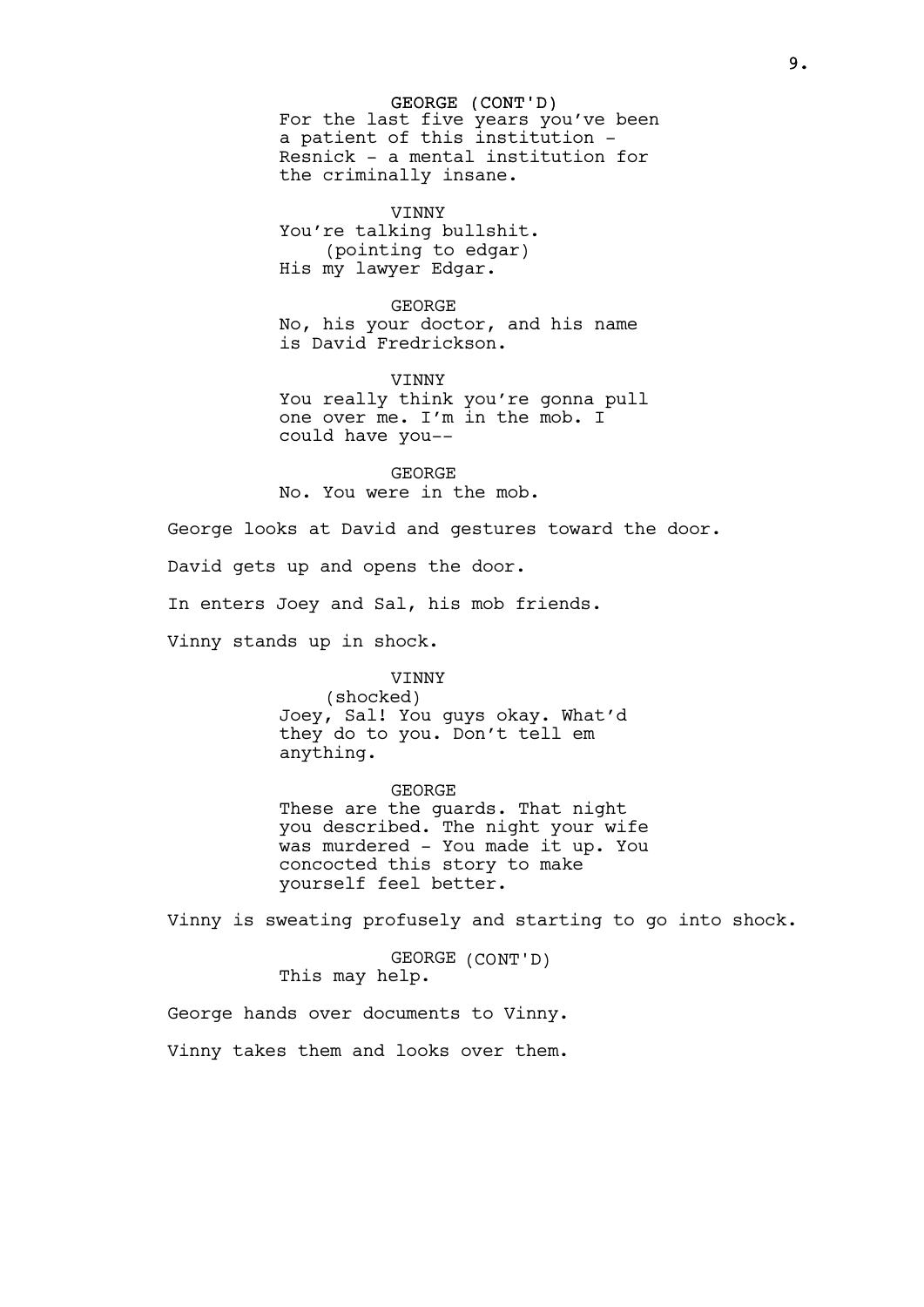GEORGE (CONT'D) Your admittance papers. You wanted the truth. Here it is. Your name is Sonny Damato. Prior to being admitted you were a soldier in the Bonanno crime family. Highly dangerous. A cold blooded killer. Or so you thought. (beat) The more you killed, the more disturbed you became, until eventually you came to hate who you had become. You had to end it. (beat) On the night your wife died you left a suicide note. You tried to kill her and yourself. The paramedics were only able to resuscitate you. (beat) You killed your wife Sonny. You couldn't live with yourself so you created the other you - Vinny Fantasia.

Sonny is tripping trying to piece it together.

DAVID

We thought if we let you play out this fantasy that maybe, just maybe you would see the truth and regain some sanity.

SONNY I'm not gonna let you guys fool me.

GEORGE The last name of your made up character. This Vinny. What is it?

**SONNY** 

Fantasia.

GEORGE

If I recall correctly, you still remember some of your Italian. What does Fantasia mean in English?

Sonny is starting to realise they might just be right.

SONNY

Fantasy.